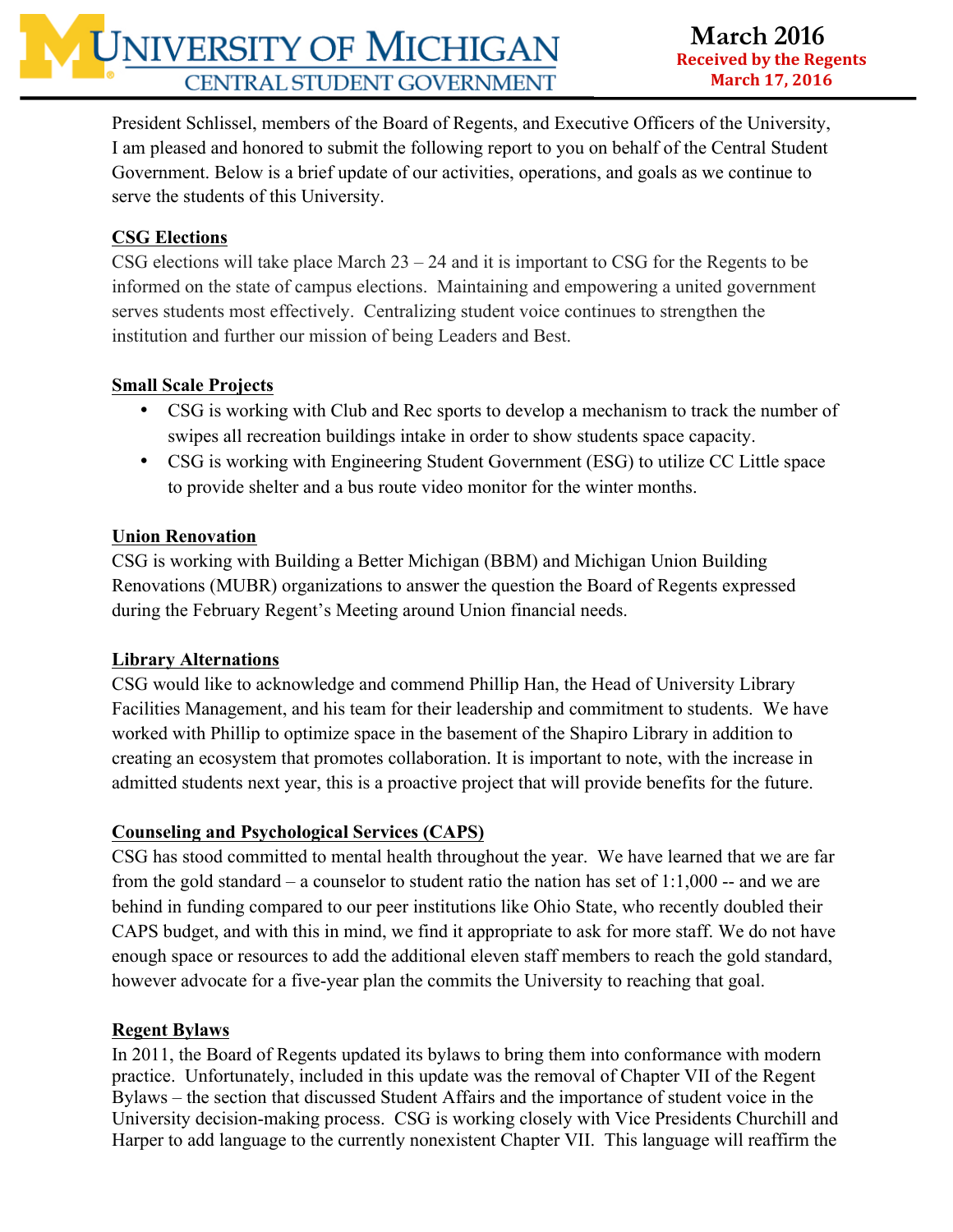University's commitment to ensure that students are in an environment to thrive as Leaders and Best.

#### **Increased Freshman Class**

CSG is concerned about the University's increasing enrollment numbers as we prepare to enroll 500 more students in this incoming freshman class compared to this past year. While the additional funds will provide more revenue and help grow our University, I worry that increased numbers will be overly taxing on many aspects of the student experience at the University. Increasing the number of students enrolled also means we need to consider increasing the size of many other things at the University – including increasing the already over-capacity mental health resources, the space of our residence halls and dining halls, and other crucial programs like SAPAC, bystander intervention training, and other parts of student life. While we have no doubt that the University will be able to hire more instructors to teach the increasing number of students, it is imperative that Student Life programs are given the necessary resources to grow with our University.

#### **Wolverine Consulting Group**

The Wolverine Consulting Group (WCG) was created to improve the infrastructure of student organizations by providing organizational development and facilitating coordination between student groups. WCG has hired a group of student consultants to offer services in the following areas: leadership development, membership retention, fundraising, branding and image development, website development, and social media presence. Through these services, WCG hopes to strengthen student impact and involvement and create sustainable organizations on campus.

Respectfully submitted,

Cooper Charlton President, Central Student Government